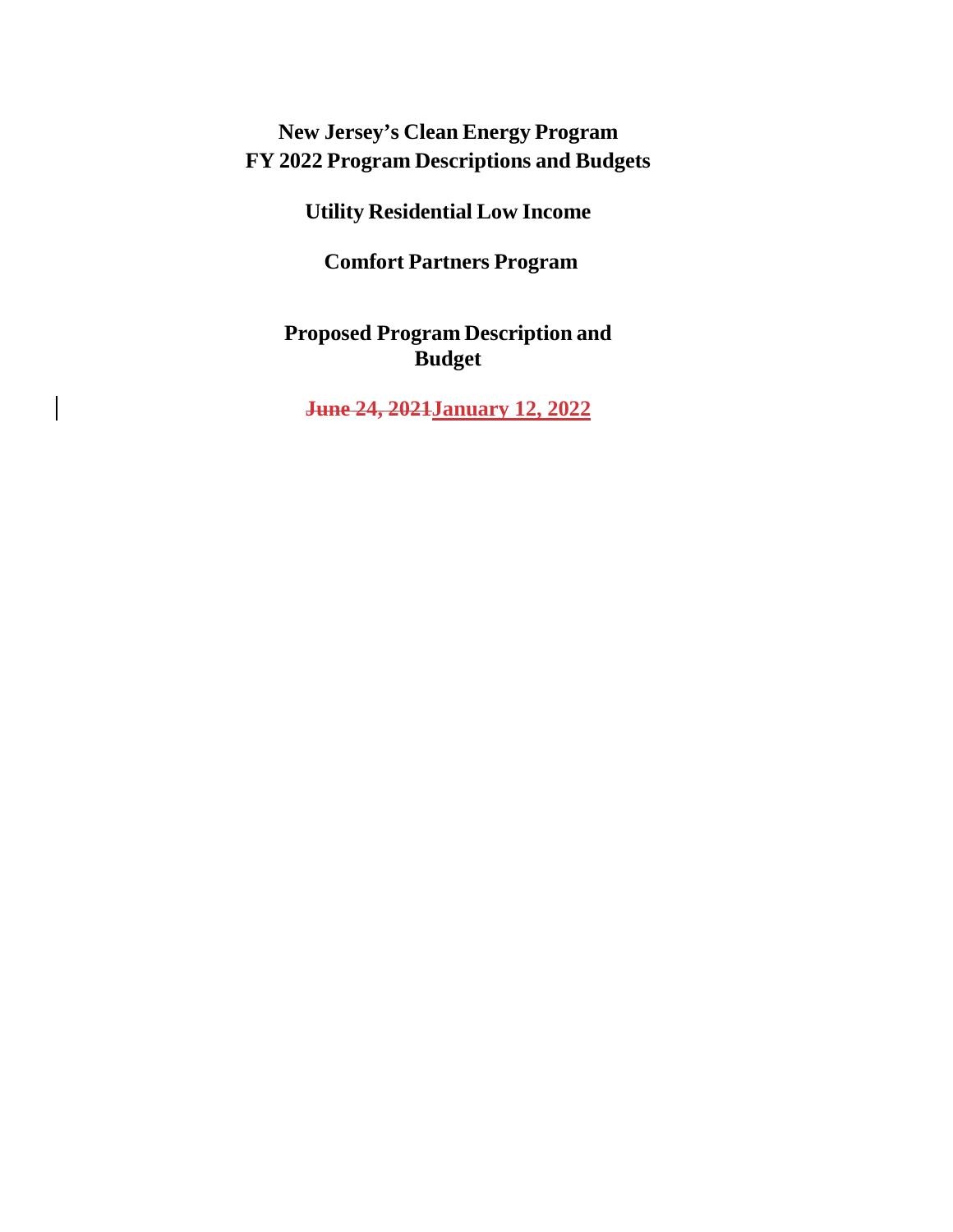# **Residential Low-Income Program "New Jersey Comfort Partners"**

The Residential Low-Income Program known as Comfort Partners ("Comfort Partners" or "Program"), managed by Atlantic City Electric ("ACE"), Jersey Central Power & Light ("JCP&L"), New Jersey Natural Gas ("NJNG"), Elizabethtown Gas ("Elizabethtown"), Rockland Electric Company ("RECO"), Public Service Electric & Gas ("PSE&G"), and South Jersey Gas ("SJG") (collectively referred to as "Utilities") is primarily designed to reduce the high cost of energy and lower energy bills by maximizing lifetime energy savings (kWh and therms) per dollar spent. This Program is also designed to improve energy affordability for low-income households through energy education, efficiency, and conservation. To achieve this objective, several market barriers must be overcome. Key among these are: (1) lack of information on either how to improve efficiency or the benefits of efficiency; (2) low-income customers do not have the capital necessary to upgrade efficiency or even, in many cases, keep up with regular bills; (3) low-income customers are the least likely target of market-based residential service providers due to perceptions of less capital, credit risk and/or high transaction costs; and (4) split incentives between renters and landlords. The Program addresses these barriers through:

- Direct installation of cost-effective energy efficiency measures;
- Comprehensive, personalized customer energy education and counseling; and
- Installation of health and safety measures, as appropriate.

# *Target Market and Eligibility*

The Program is targeted at participants in the Universal Service Fund ("USF") who have high energy usage. This target population is characterized by high-energy burdens based on their income. Program participation will be prioritized by energy use with the highest energy users being served first.

The Program is available to households with income at or below 250% of the federal poverty guidelines. Customers who receive Federal Supplemental Security Income, Home Energy Assistance, USF, Lifeline, Pharmaceutical Assistance to the Aged and Disabled, Temporary Assistance to Needy Families, Section 8 Housing, Medicaid, Supplemental Nutrition Assistance Program, or General Assistance also may be eligible. Customers who could take advantage of Comfort Partners or engage with another State-sponsored energy saving implementation program, will not only directly benefit from the weatherization and health and safety measures, but will also help to reduce costs to all of our ratepayers.

A participant must be a customer of record with a separately metered electric or natural gas account and live in a single-family or multi-family residential building with 1-14 units; the residence must be their primary home. Customers who heat with fuel oil will be referred to the Department of Community Affairs' Weatherization Assistance Program ("WAP") for services in conjunction with a memorandum of agreement between Comfort Partners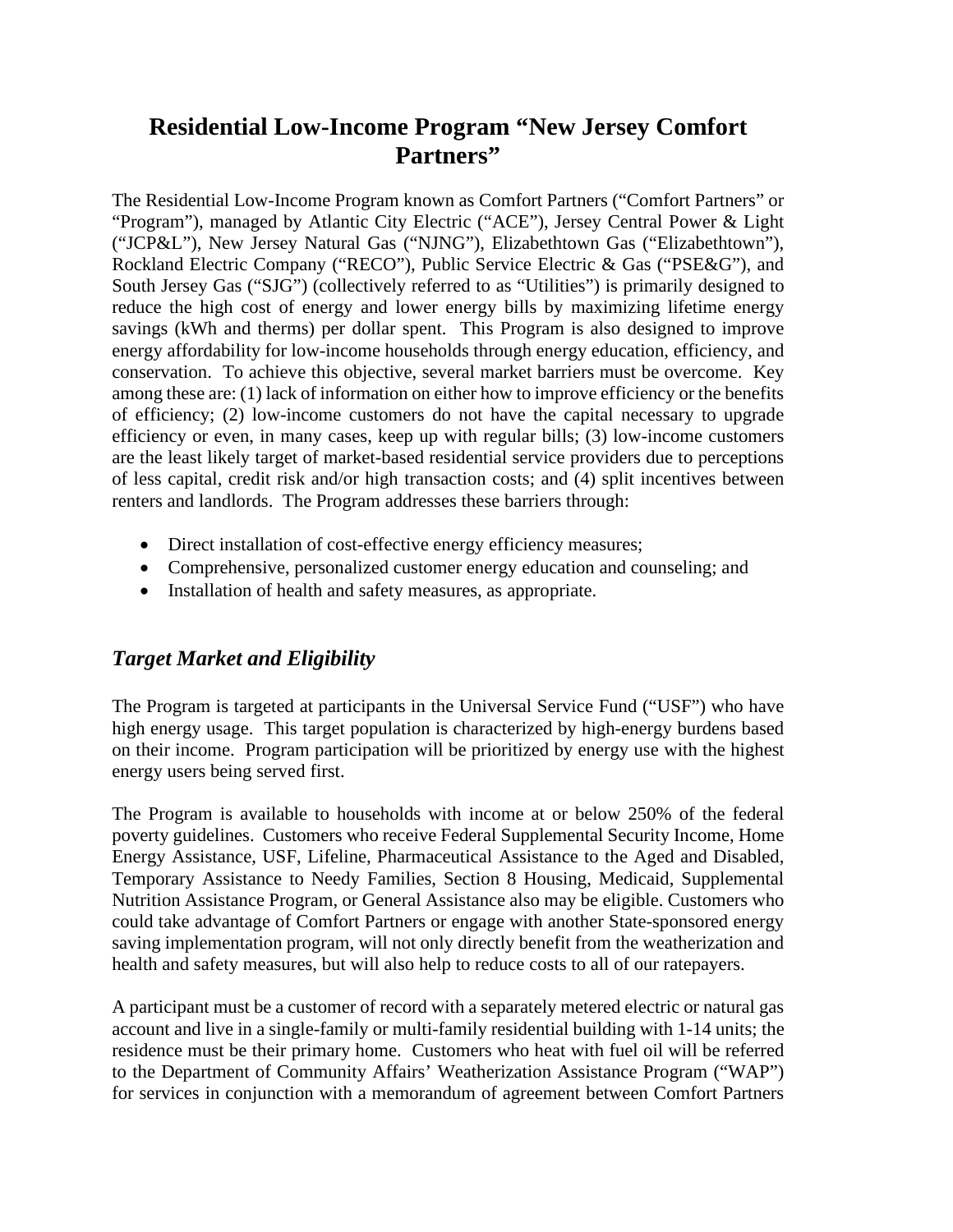and WAP. Customers who heat with fuel oil where WAP cannot reasonably provide critical services, such as repairing or replacing oil fired heating systems, will be considered for conversion to natural gas by Comfort Partners. In addition, customers who receive natural gas service from an investor- owned New Jersey natural gas utility and who receive electric service from a municipal electric company will also be eligible for all Comfort Partners electric and natural gas saving services. Ineligible customers will be referred to WAP or Home Performance with Energy Star ("HPwES") for services. Referrals will be made between Comfort Partners and WAP for measures not performed by either entity (i.e. WAP may refer customers to Comfort Partners for evaluation of central air conditioning and freezer replacements.).

#### *Location Based Eligibility – Pilot*

In an effort to reduce enrollment barriers into the Program, the Comfort Partners Working Group ("Working Group") will administer a location-based eligibility pilot ("Pilot"). The Pilot will attempt to remove the burden of income verification and create more trust with interested, yet hesitant, potential customers in the communities we serve. The Pilot will also attempt to discover whether this new approach can create marketing/outreach efficiencies, achieve savings in less time, reduce administrative costs, and improve cost effectiveness. The Working Group and program implementation vendors will document lessons learned at the completion of this Pilot to report on the results and the viability for future statewide permanent implementation.

Using census tract data, the Working Group will select ten (10) low-income neighborhoods, equitably distributed geographically throughout the state, to pilot the initiative. Customers residing within the geographical boundaries of those specific lowincome neighborhoods will be eligible to participate in Comfort Partners without providing income verification documentation. Customers will be required to self-certify their income by signing a program income verification statement. All other program eligibility rules remain in effect and must be verified by the vendor. If fraud is suspected, implementation vendors will follow the current CP Procedures Manual suspected fraud guidelines.

Should it become necessary to increase the number of pilot locations to achieve the objectives of the Pilot, the Comfort Partners Working Group will seek approval from the Board of Public Utilities Clean Energy Program staff ("BPU Staff") to make any further changes to the number of pilot locations.

Future utility-administered moderate-income weatherization programs are proposing a similar approach to eligibility verification in moderate-income neighborhoods. A collaborative and equitable relationship between the two programs with regards to outreach and enrollment will be critical, and this Pilot should help to develop best practices in advance.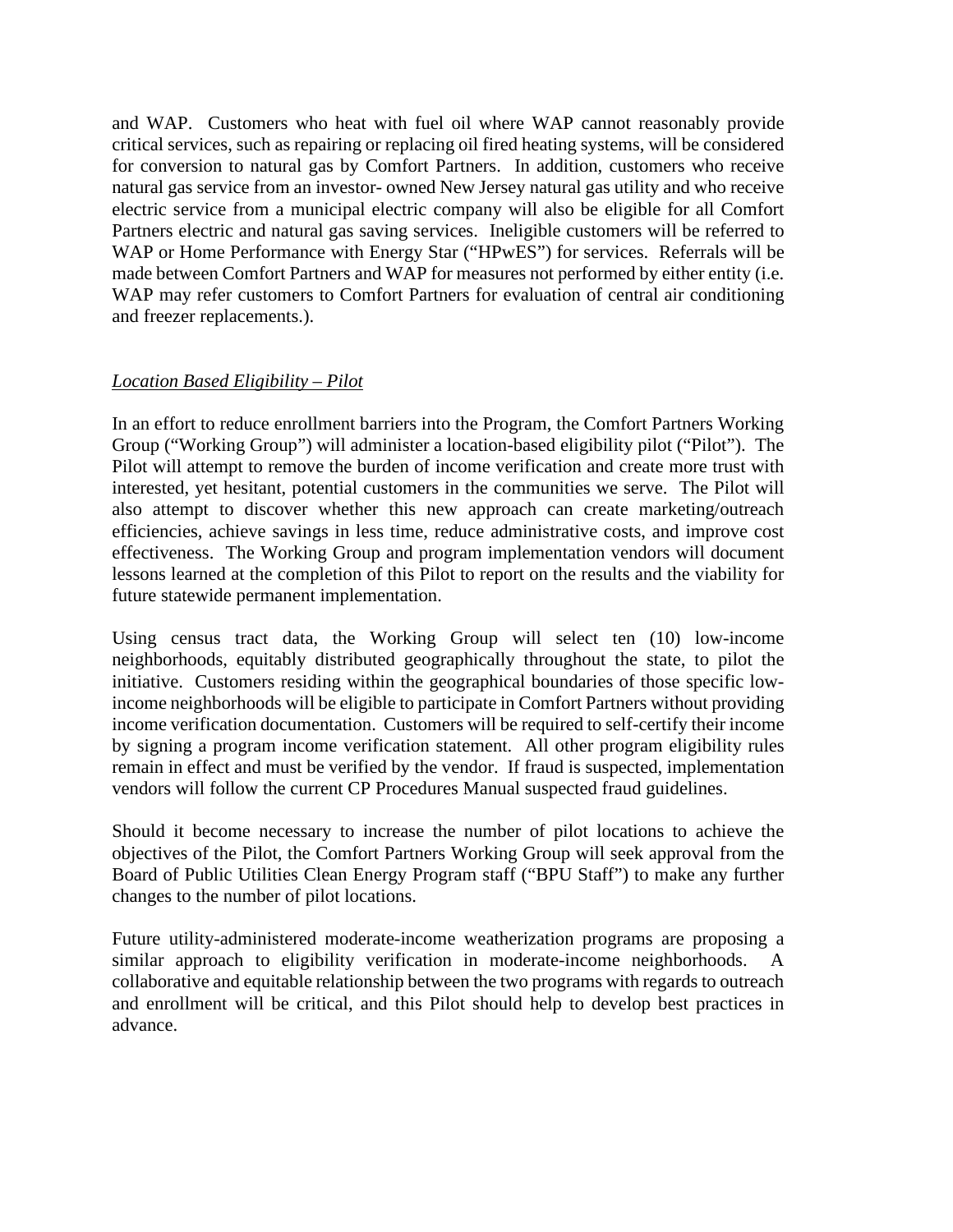### *Offerings and Customer Incentives*

Among the measures to be considered for each home are efficient lighting products; hot water conservation measures (water heater replacement and tank temperature turn-down); replacement of inefficient refrigerators and freezers; installation of energy efficient thermostats; insulation up-grades (attic, wall, basement, etc.); blower-door guided air sealing; duct sealing and repair; heating/cooling equipment maintenance, repair and/or replacement; and other measures as may be needed. Removing barriers to installing energy efficiency measures, such as repair or replacement of a broken window, repair of a hole in a wall and/or roof, mold remediation or the installation of rain gutters may be considered on a case-by-case basis.

Failed or failing heating and/or cooling systems can be replaced for efficiency and/or health and safety reasons on a case-by-case basis. In the event of insufficient funding, or if Comfort Partners customers' homes require more treatment than the Program is designed to deliver, the Utility Working Group will attempt to maximize and leverage available resources by entering into discussions with WAP. The goal of such discussions will be to determine their interest in accepting Program referrals to install heating systems and perform other needed work for energy efficiency and/or health and safety reasons.

### *Measure Selection*

Energy efficiency measures and other reasonable repairs required to install those measures may be installed in each home. The Program will review, on a case-by-case basis, the repair and installation of items that, in and of themselves, may not be considered energy saving technologies, but would be required in order to effectively install energy conservation measures, such as the repair of a roof prior to the installation of attic insulation. Cost-effectiveness will be assessed on a measure- and site-specific basis. All installed measures and energy education services will be provided free of charge. The selection of measures designed to reduce heating and cooling will be guided by a spending calculation based on past energy consumption, and is a guide for contractors, not an absolute or prescriptive target or cap. If the site needs are greater than the calculated spending guideline, the contractor will confer with the appropriate utility after documenting reasons for requesting to exceed the spending guideline. The utility will decide to what extent additional work can be performed.

Refrigerator or freezer replacement will be based upon on-site monitoring of the energy use of the existing unit. Consumption thresholds for cost-effective replacement vary according to size. Any refrigerator or freezer with measured consumption above the threshold values is eligible for free replacement with a new energy-efficient model. These values and procedures will be updated periodically to reflect changes in refrigerator costs and/or efficiency.

The cost-effective installation of energy-efficient lighting products will be based upon the wattage and the estimated average daily burn time for the existing lamp.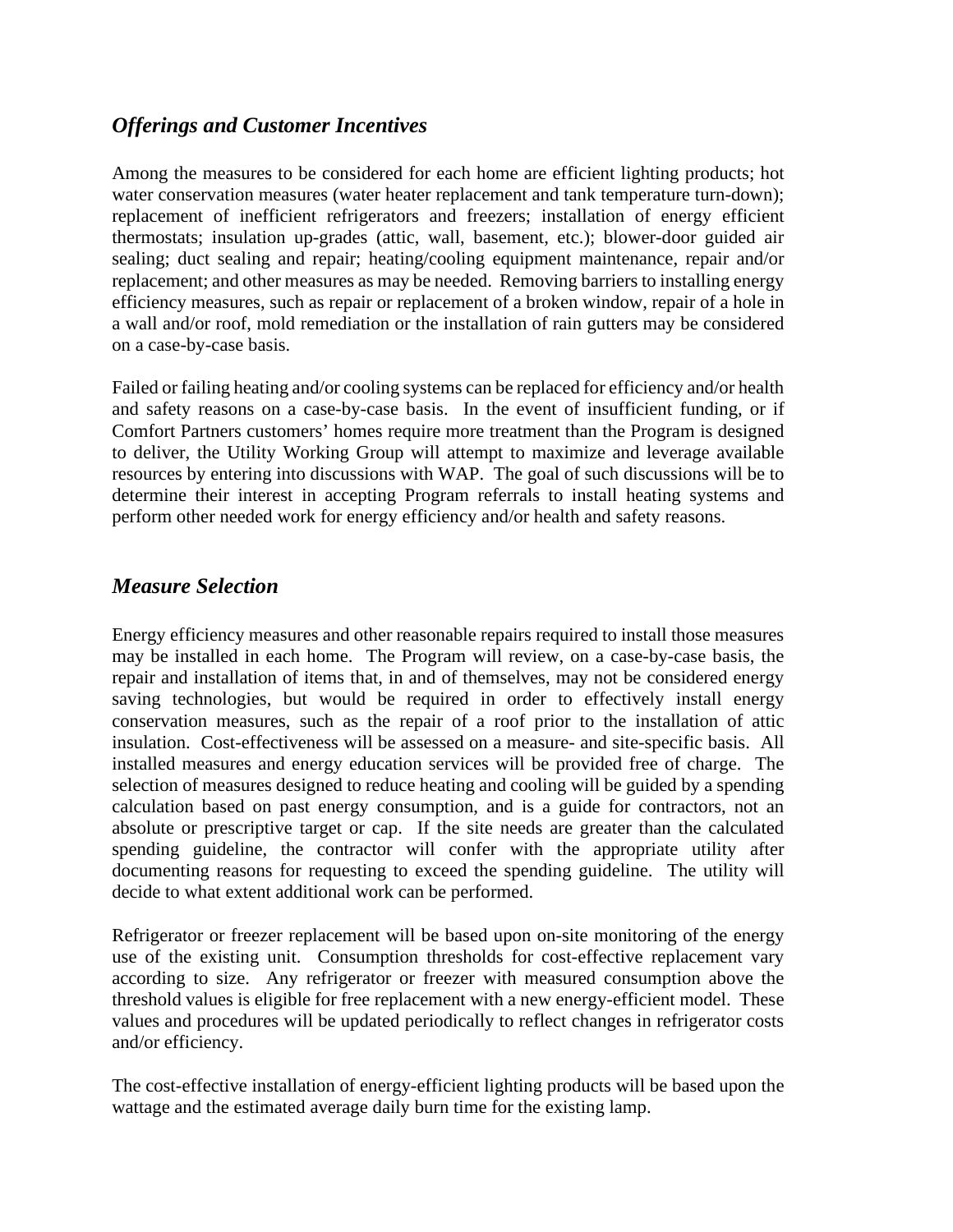Domestic hot water and other custom measures will be installed according to program guidelines.

The costs associated with home repairs, such as the repair of a roof, will be excluded from the cost effectiveness test used to determine measure eligibility.

# *Delivery Methods*

Electric and natural gas utilities with overlapping service territories will jointly deliver efficiency, health and safety, and education services so that customers receive both natural gas and electric efficiency measures simultaneously. Selection of program delivery contractors and program delivery costs is shared between the participating natural gas and electric utilities. Currently, there are a total of six (6) installation contractors and one (1) quality assurance contractor that are under contract with the Utilities to perform the work in customer homes.

The Program will continue its efforts to address mold/moisture remediation, roof repairs, electrical repairs, and asbestos. Remediation will be considered on a case-by-case basis with the implementation contractors who will contract directly with the appropriate organizations, or approved subcontractors, following utility approval.

This fiscal year, the Utilities will continue to use the JCP&L web-based LEEN System as the statewide platform to track all program participants, measures and energy savings. The system is used by all Utilities, BPU Staff, multiple program installation vendors, an inspection vendor, a program evaluation vendor, and State WAP agencies. Maintenance and enhancements to the system will be paid for by JCP&L and are incorporated in the administrative budget in Appendix A.

### *Quality Assurance Provisions*

A minimum of 15% of randomly selected, treated homes will be subject to verification and inspection by an independent contractor(s) hired by the Utilities. Quality assurance processes will be continually reviewed and enhanced as required.

# *Budgets*

A detailed budget for the Program is attached in Appendix A. Allocation of costs in different cost categories may appear to be inconsistent among Utilities. As an example, PSE&G covers the cost of statewide printing of Comfort Partners materials, and JCP&L covers the cost of maintaining the LEEN System and administering program evaluation.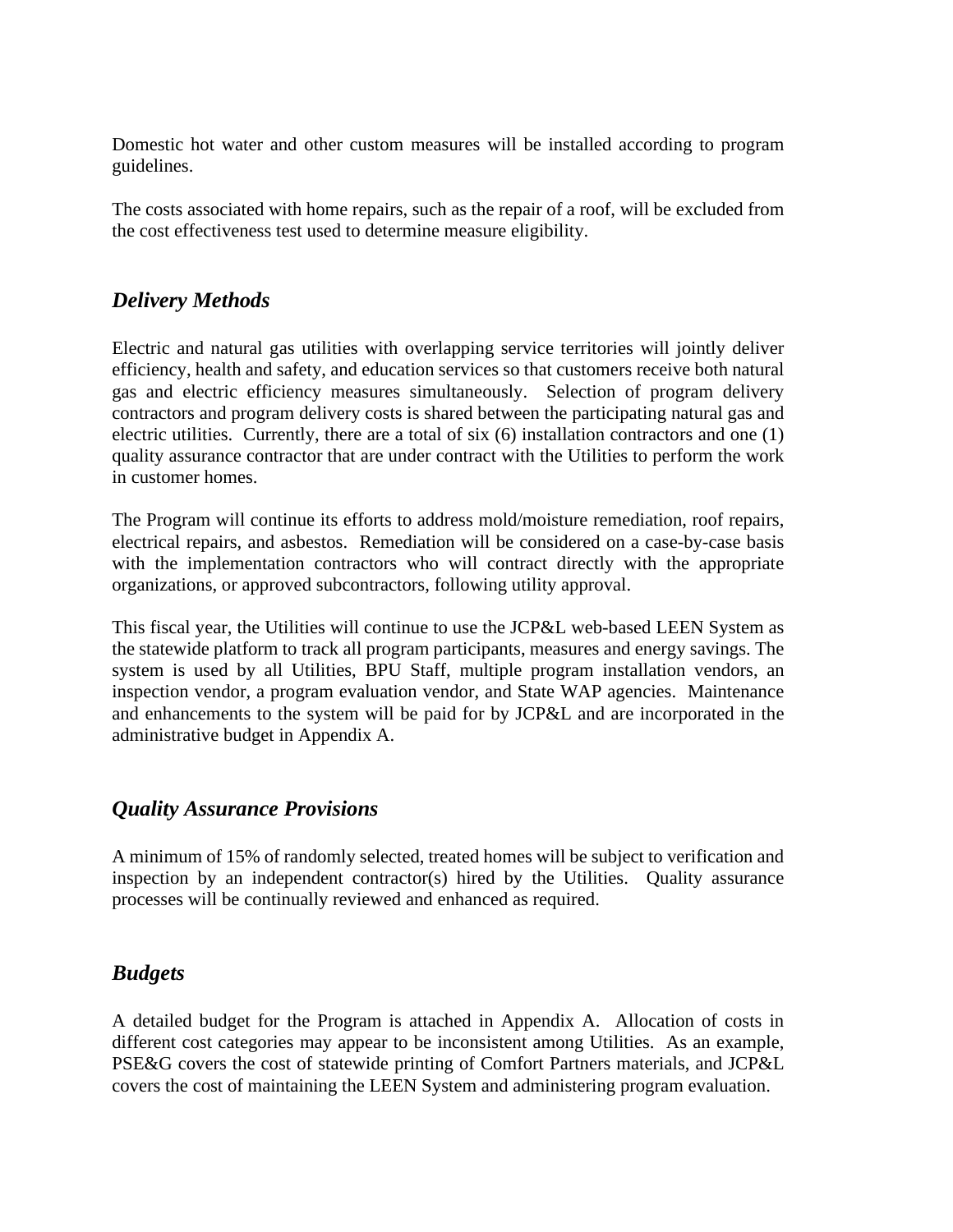The Program spending allowance guidelines continue to be evaluated for Comfort Partners to be consistent with other low-income State weatherization programs.

The Utilities will request BPU Staff to review budget modifications as outlined in Docket No. EO13050376V ("February Order"). [1](#page-5-0) No budget modification shall be deemed approved until BPU Staff notifies the Utilities of approval. Budget modifications will be subject to all pertinent language reflected in the February Order, which includes the following:

- 1. Funds may be reallocated between Utilities and line items within the Program budget provided the overall Board-approved Program budget remains unchanged, and the overall statewide administrative costs for the Program are not increased;
- 2. Up to 10% of the Program budget may be reallocated within the Program during any 60-day period of time; and
- 3. The Program budget may be reduced if it appears unlikely that the Program budget will be exhausted. The Program budget may be determined to be underperforming, after a review of commitments, Program goals, participation levels, performance trends and other relevant factors. The Program budget reductions shall be limited to 10% within any 60-day period of time. The Program budget shall not be reduced by more than 25% within any 180-day period of time.

# *Goals and Energy Savings*

#### **Goals**

Under the proposed budget, the goal for the number of electric service customers to be served and committed is 5,985 on a twelve-month basis from July 1, 2021 through June 30, 2022. The goal for the number of natural gas service customers to be served and committed is 5,700 on a twelve-month basis from July 1, 2021 through June 30, 2022. Production targets were projected considering the anticipated impacts of returning to finish work on jobs that were only partially complete in the previous fiscal year due to State/Program mandated COVID-19 restrictions.

The Utility Working Group adopted the 2006 APPRISE Inc. ("APPRISE") recommendation from the evaluation of the USF and the December 2014 Comfort Partners evaluation that the Working Group will engage stakeholders to develop an initiative to encourage a greater number of USF customers to participate in a Program audit. APPRISE further recommended that "the BPU should work with the utilities to standardize their system for referring USF clients to the Comfort Partners Program and establish official guidelines for coordinating these two benefits" (Executive Summary, page xxii). Due to a finite pool of applicants and the high cost of marketing, the Utility Working Group

<span id="page-5-0"></span><sup>&</sup>lt;sup>1</sup> In re the Clean Energy Programs and Budget for Fiscal Year 2014; Revised Fiscal Year 2014 Budget and Delegation of Limited Budget Authority, BPU Docket No. EO13050376V, Order dated February 4, 2014.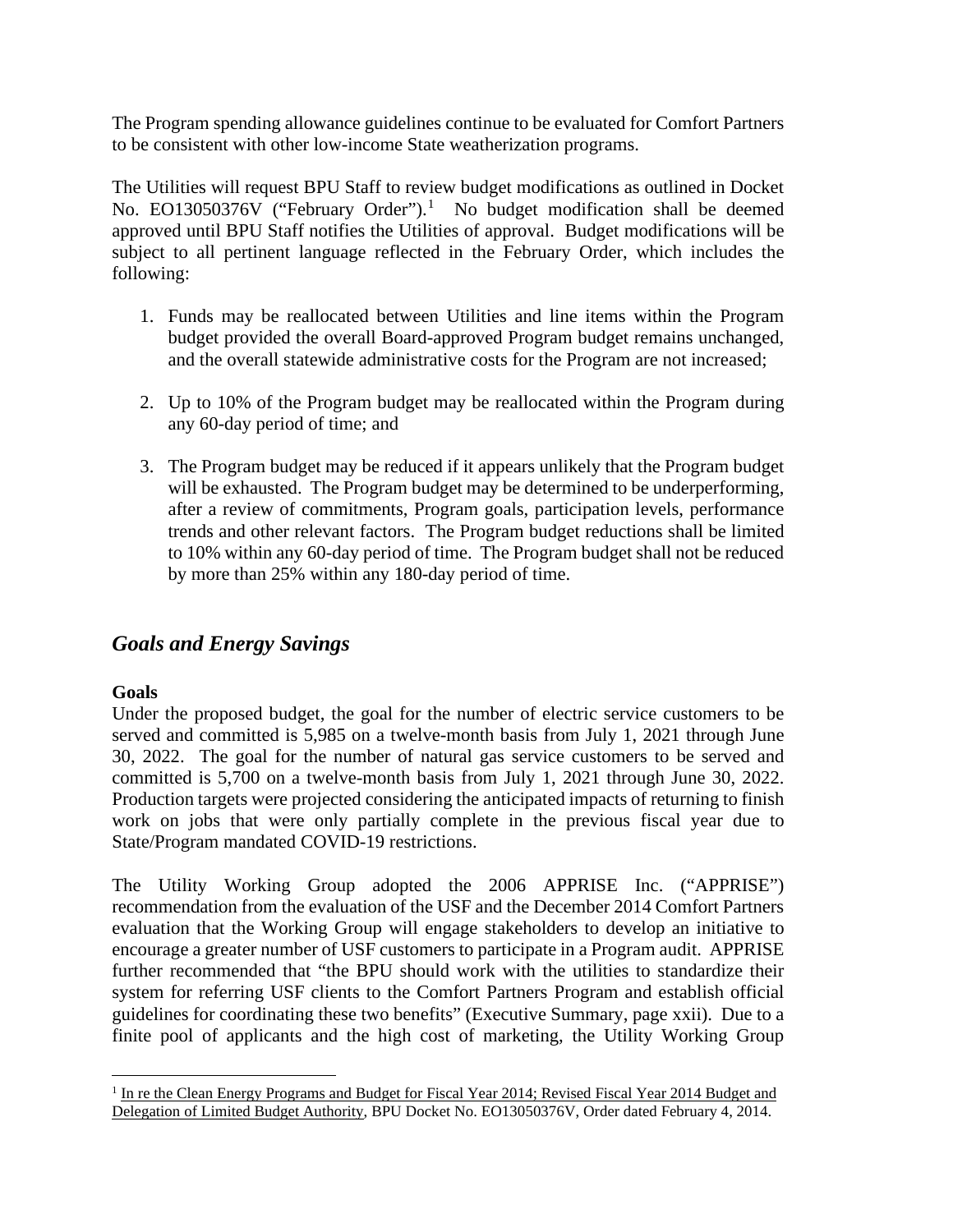continues to fully support this initiative and would like to move forward with the support of the BPU. As per the December 2014 APPRISE evaluation recommendations, the Program is transitioning from serving as many homes as the budget would allow to striving to install deeper cost-effective energy saving measures per project.

#### **Energy Savings**

Energy saving estimates for the purpose of this filing were calculated using the latest protocols approved by the BPU on December 2, 2020, in Docket No. QO20090584. [2](#page-6-0) Based on that standard and the projected number of customers served, it is estimated that the Program will now save approximately 5,026 MWH of electric and 33,830 MMBTU of natural gas during Fiscal Year 2022, with a lifetime savings of approximately 52,916 MWH of electric and 541,015 MMBTU of natural gas.

#### **Appendix A**

| <b>July 1st, 2021</b><br>June 30th, 2022 - Comfort Partners Budget |              |                                            |                                                                        |                 |                                                                           |                                                          |                                 |                                                 |  |  |  |  |
|--------------------------------------------------------------------|--------------|--------------------------------------------|------------------------------------------------------------------------|-----------------|---------------------------------------------------------------------------|----------------------------------------------------------|---------------------------------|-------------------------------------------------|--|--|--|--|
|                                                                    |              | Admin and<br>Program<br><b>Development</b> | Sales,<br>Marketing,<br>Ca <sub>H</sub><br>Centers,<br><b>Web Site</b> | <b>Training</b> | Rebates,<br><b>Grants and</b><br><b>Other Direct</b><br><b>Incentives</b> | <b>Rebate</b><br>Processing,<br>Inspections,<br>Other QC | <b>Evaluation</b><br>& Research | <b>Contractor</b><br>Perf.<br><b>Incentives</b> |  |  |  |  |
| <b>ACE</b>                                                         | \$2,142,357  | \$256,671                                  | \$36,949                                                               | \$34,999        | \$1,713,665                                                               | \$100,073                                                | \$0                             | \$0                                             |  |  |  |  |
| <b>JCP&amp;L</b>                                                   | \$5,049,929  | \$573,738                                  | \$122,354                                                              | \$84,354        | \$4,061,286                                                               | \$195,197                                                | \$13,000                        | \$0                                             |  |  |  |  |
| <b>PSE&amp;G-Elec</b>                                              | \$9,065,255  | \$496,255                                  | \$250,538                                                              | \$225,517       | \$7,749,798                                                               | \$343,147                                                | \$0                             | \$0                                             |  |  |  |  |
| <b>RECO</b>                                                        | \$430,000    | \$71,000                                   | \$16,000                                                               | \$16,000        | \$300,000                                                                 | \$27,000                                                 | \$0                             | \$0                                             |  |  |  |  |
| <b>NJNG</b>                                                        | \$5,741,406  | \$344,308                                  | \$115,609                                                              | \$108,942       | \$4,980,438                                                               | \$192,109                                                | \$0                             | \$0                                             |  |  |  |  |
| Elizabethtown                                                      | \$3,372,793  | \$243,576                                  | \$68,557                                                               | \$64,789        | \$2,854,776                                                               | \$141,095                                                | \$0                             | \$0                                             |  |  |  |  |
| PSE&G-Gas                                                          | \$16,795,335 | \$802,178                                  | \$440,140                                                              | \$387,608       | \$14,591,355                                                              | \$574,054                                                | \$0                             | \$0                                             |  |  |  |  |
| <b>SJG</b>                                                         | \$3,332,925  | \$339,251                                  | \$62,970                                                               | \$60,233        | \$2,762,587                                                               | \$107,884                                                | \$0                             | \$0                                             |  |  |  |  |
| TOTAL                                                              | \$45,930,000 | \$3,126,977                                | \$1,113,117                                                            | \$982,442       | \$39,013,905                                                              | \$1,680,559                                              | \$13,000                        | \$0                                             |  |  |  |  |
| <b>PSE&amp;G - Combined</b>                                        | \$25,860,590 | \$1,298,433                                | \$690,678                                                              | \$613,125       | \$22,341,153                                                              | \$917,201                                                | \$0                             | \$0                                             |  |  |  |  |

#### **Fiscal Year 2022 Comfort Partners Budget**

<span id="page-6-0"></span> $2 \text{ In }$  re New Jersey's Clean Energy Program – Fiscal Year 2021 Protocols to Measure Resource Savings, BPU Docket No. QO20090584, Order dated December 2, 2020.